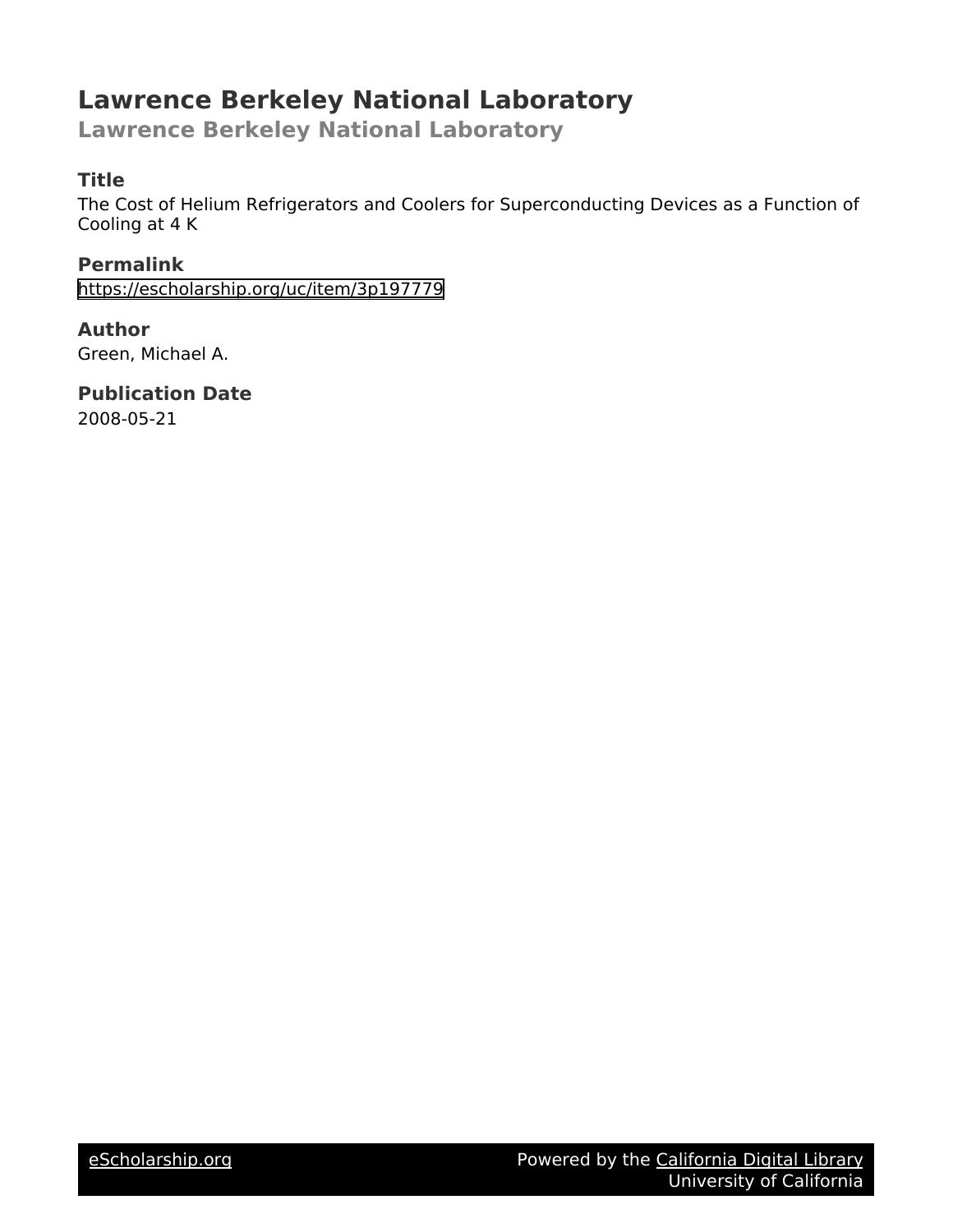## **THE COST OF HELIUM REFRIGERATORS AND COOLERS FOR SUPERCONDUCTING DEVICES AS A FUNCTION OF COOLING AT 4 K**

M. A. Green.

Lawrence Berkeley National Laboratory Berkeley CA 94720, USA

# **ABSTRACT**

This paper is an update of papers written in 1991 and in 1997 by Rod Byrns and this author concerning estimating the cost of refrigeration for superconducting magnets and cavities. The actual costs of helium refrigerators and coolers (escalated to 2007 dollars) are plotted and compared to a correlation function. A correlation function between cost and refrigeration at 4.5 K is given. The capital cost of larger refrigerators (greater than 10 W at 4.5 K) is plotted as a function of 4.5-K cooling. The cost of small coolers is plotted as a function of refrigeration available at 4.2 K. A correlation function for estimating efficiency (percent of Carnot) of both types of refrigerators is also given.

**KEYWORDS:** Cryogenic Refrigeration, Small Coolers, Refrigeration Cost.

### **INTRODUCTION**

This paper was written in memory of Rod Byrns of the Lawrence Berkeley National Laboratory, who passed away two years ago. This report updates costs given in a 1991 and 1997 paper concerning the cost of helium refrigeration [1, 2]. This report is restricted to the estimating of cost for helium refrigeration only.

In 1966, Strobridge, Mann and Chelton [3] developed a technique for estimating the cost of helium refrigerators based on a limited number of cost data points available at the time. In 1969, Strobridge [4] updated his study to include cryogenic refrigerators of all types. The cost of refrigeration was estimated based on the input power to the compressor. The 1969 Strobridge study was expanded in 1974 [5] to include a number of newer refrigerators being built at that time. From 1966 to 1974, the cost of helium refrigeration did not change appreciably. From 1974 until 2000, the capital cost of refrigeration appears to have escalated at the nominal rate of inflation.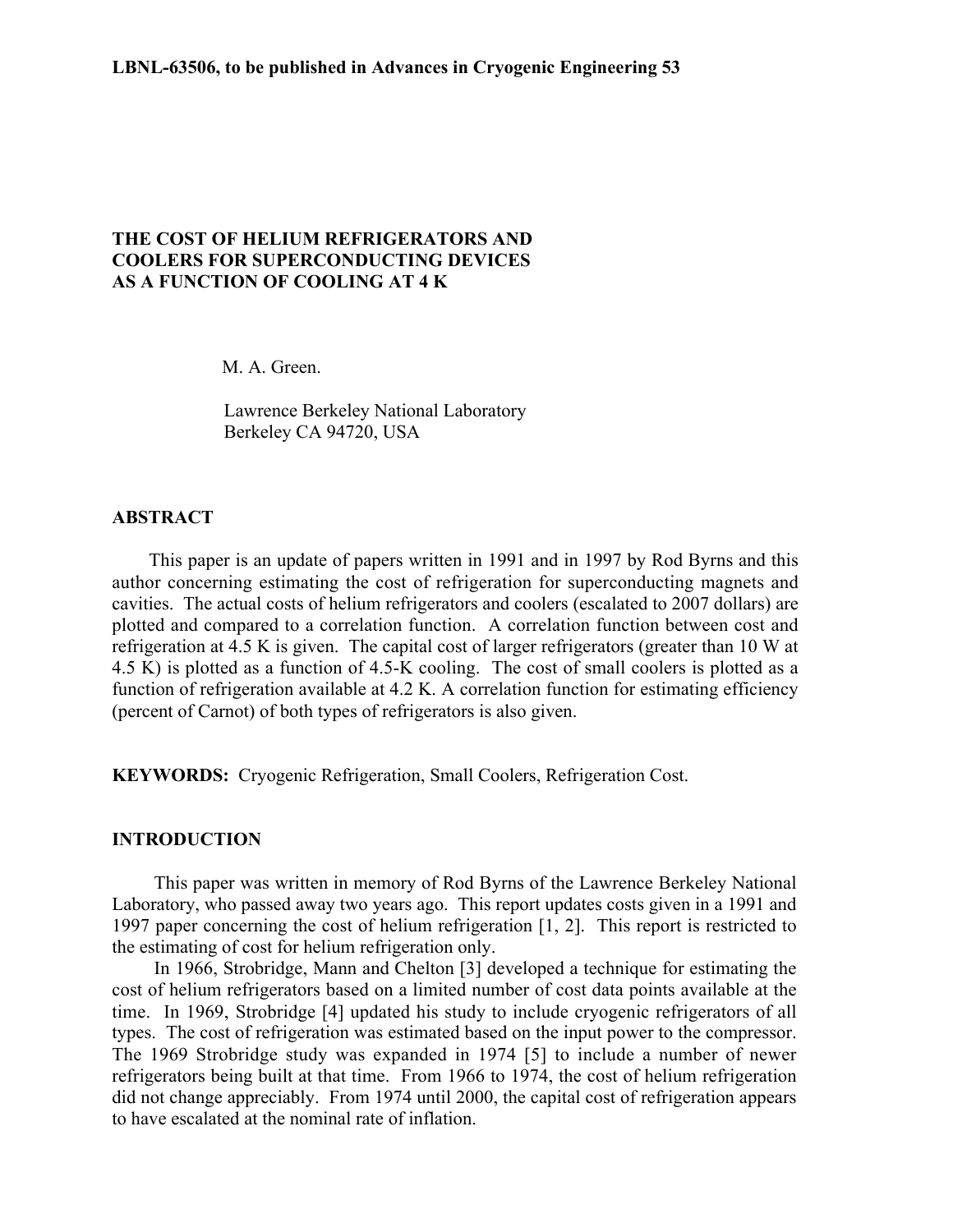This report includes a number of small coolers that have appeared on the market during the last fifteen years. The trend of using small coolers to cool superconducting magnets continues. Projects that would have been cooled using small Claude cycle refrigerators ten years ago now used small coolers because they are less expensive to install and operate. The small coolers also provide cooling at 40 to 60 K.

One of the difficulties of estimating the cost of helium refrigeration is the choice of the appropriate parameter from which to calculate cost. For most of the helium refrigeration systems in this report, the refrigeration capacity at 4.5 K is used as a scaling factor. Thus the cost of small coolers is based on the refrigeration generated at 4.5 K. Helium refrigeration at other temperatures is scaled to 4.5 K using the Carnot ratio. Liquefaction is converted to refrigeration at 4.5 K by the use of the refrigeration to liquefaction coefficient. (This coefficient is between 75 to 125 J  $g^{-1}$  depending on how the cycle has been optimized. Recent experiments with pulse tube coolers show that the helium refrigeration to liquefaction coefficient can be as low a 40 J  $g^{-1}$  [6].)

# **THE THERMODYNAMIC EFFICIENCY OF HELIUM REFRIGERATORS**

Strobridge in his papers [3] to [5] discussed the efficiency of various kinds of refrigerators. Efficiency was defined as the input power of a perfect Carnot cycle refrigerator over the actual compressor power that goes into the refrigerator. FIGURE 1 is an efficiency plot that contains both the Strobridge data and newer data. The refrigeration at 4.5 K is the equivalent refrigeration produced at all temperatures from the cold box. None of the refrigerators shown in FIGURE 1 use liquid nitrogen pre-cooling. There is an apparent efficiency increase of 1.2 to 2.0, when liquid nitrogen pre-cooling is used (depending on the machine design). Large refrigerators tend to use less liquid nitrogen per unit refrigeration produced than do small refrigerators. When one considers the power needed to produce liquid nitrogen, the efficiency advantage of liquid nitrogen pre-cooled machines disappears. The capital cost of machines using nitrogen pre-cooling is often lower. The use of wet expanders in place of a J-T valve will result in increased machine efficiency, but none of the machine in FIGURE 1 use wet expanders [7].

The effects of plant size on efficiency can be seen in FIGURE 1. Efficiencies range from less than 4 percent of Carnot for 10-watt plants to about 30 percent of Carnot for larger plants. Increased plant size requires larger pistons or rotors with fixed clearances. The leakage is reduced with respect to total flow through the expander or compressor. Smaller cold boxes may only have one or two expanders, whereas the large machines may have many expanders [7]. As the size of the plant grows, the turbines can have efficiencies that are competitive with piston expanders. In 2007, for plant sizes  $>100$  W, a turbine expansion system is often the best choice. Since a major part of the plant inefficiency is in the compressors, the larger plants will often have staged compressors with inter-cooling between stages.

The newer data points shown in FIGURE 1 show that on average the overall efficiency of helium refrigerators has increased since the mid 1990s. The reasons for this are: 1) Newer machines often have no nitrogen pre-cooling, so the cycle is better optimized for no pre-cooling. 2) Turbine expanders in small machines have become more efficient. Refrigeration plants that are more efficient often have a higher capital cost, but not always, because increased expander efficiency can lead to smaller heat exchangers and compressors. If one considers cost of the energy needed to run the plant over its lifetime, buying an efficient plant is the right thing to do.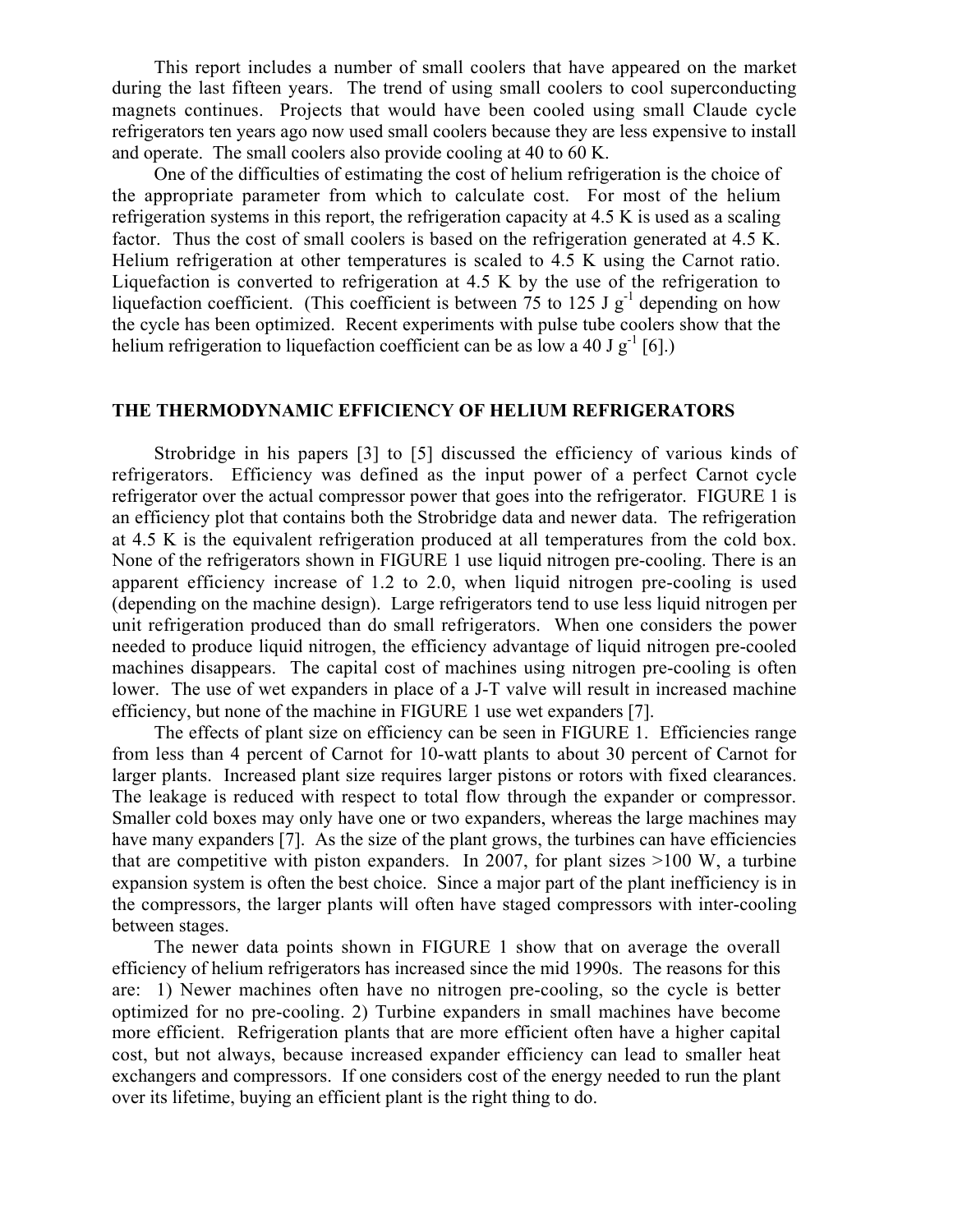

**FIGURE 1**. Helium Refrigerators Efficiency (percent of Carnot) as a Function of 4.5 K Refrigeration (kW). In all cases, there is no liquid nitrogen pre-cooling in the machines. The open squares are for machines made before 1975; closed circles are machines from 1975 to 1997, and closed triangles are for machines after 1997.

#### **LARGE 4.5 K HELIUM REFRIGERATOR CAPITAL COST**

FIGURE 2 shows the cost of various 4.5-K refrigerators (compressors, heat exchangers, expanders and a minimal amount of piping connecting them together) escalated into 2007 dollars as a function of design refrigeration at 4.5 K. The costs included in FIGURE 2 do not include the conventional facilities (power lines, cooling towers and other such things) needed to support the helium refrigerator. Large amounts helium purification and storage are not included. Liquefaction was converted to refrigeration using the refrigeration-liquefaction coefficient for the machine. (When the refrigeration-to-liquefaction coefficient is not given, a refrigeration-to-liquefaction coefficient of 100  $\dot{J}g^{-1}$  was used.) Refrigeration at temperatures different from 4.5 K was converted to 4.5 K refrigeration by using the Carnot ratio. The cost of foreign made machines was converted to dollars at the average exchange rate during the year of manufacture. The dollars were then escalated from the year of manufacture to 2007 dollars (See the escalation factors in Ref [8] and multiply by 1.34).

In FIGURE 2 there is a line plotted with the cost points. This line represents the average capital cost in 2007 dollars for newer 4.5 K helium refrigerators that produce refrigeration in the range from 0.01 to 30 kW. The equation for this line is:

$$
C(M\$\)=2.6\,[R(kW)]^{0.63}\tag{1}
$$

where C is the refrigerator capital cost is given in millions of 2007 US dollars and R is given in kilowatts of refrigeration normalized to a temperature of 4.5 K. The line in FIGURE 2 is flatter than in the earlier studies [1, 2]. This agrees with cost equations that came from studies at the CERN-LHC in 1999 [9, 10].

The largest plants shown in FIGURE 2 are quite complex. Some plants have several cold boxes and heat exchanger units tied together. Other plants may include helium pump systems to circulate sub-cooled helium. Liquid helium storage and distribution systems can cost almost as much as the basic cold box and compressor system. When large plants were fabricated from smaller components, the size and cost of the smaller plants was used.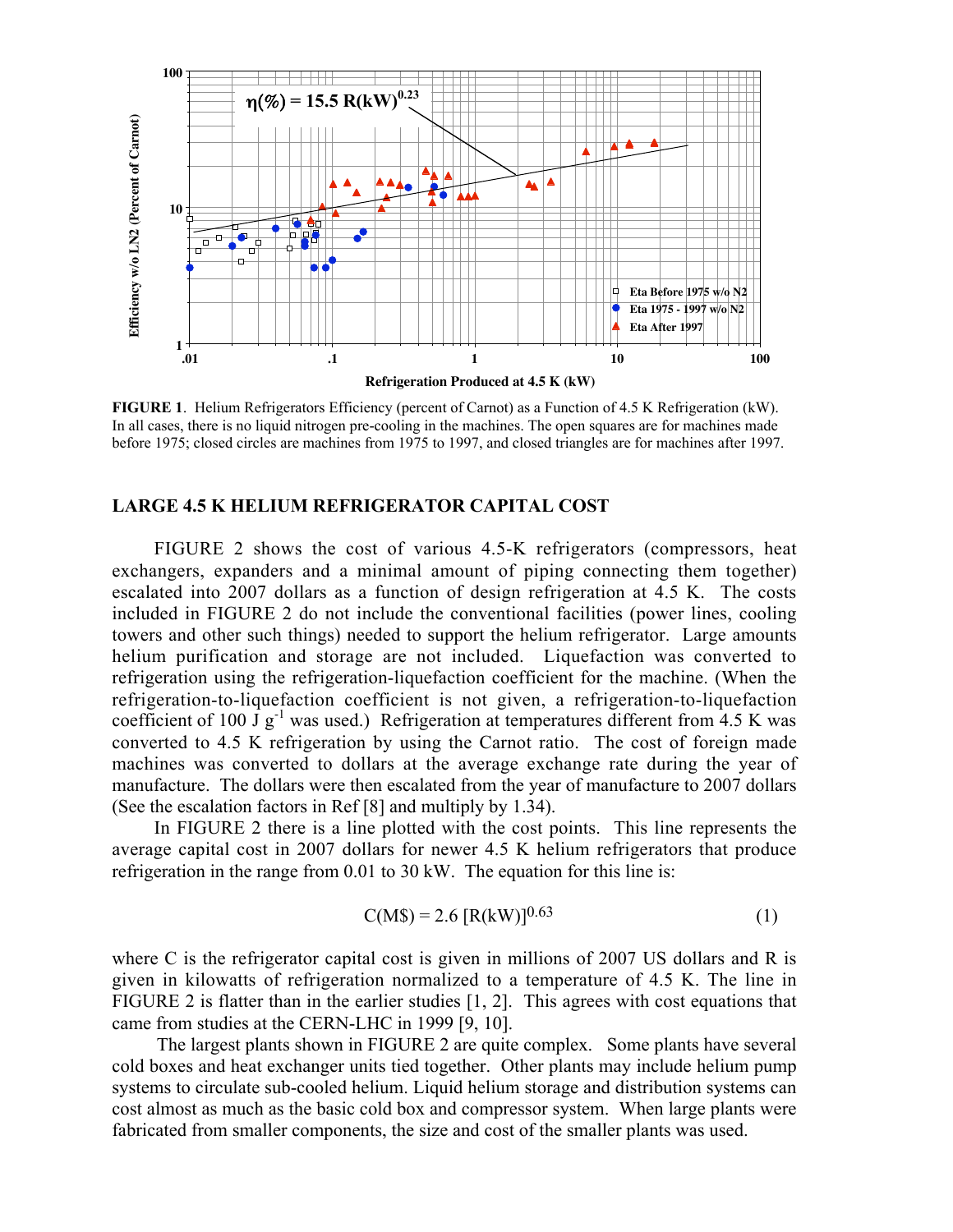

**FIGURE 2**. The Cost of Helium Refrigerators (cold boxes and compressors) versus Refrigeration at 4.5 K

On the room temperature side of the plant, helium gas storage, recovery, purification and distribution can add significantly to the cost of the plant. In many areas of the world, the costs of installing the machines are more than the cost of the machines. In some instances the cost of the safety review and the costs associated with the delay caused by the safety review become a factor. The refrigerator vendors have responded by producing turn-key systems that cost more than the non-turn-key systems that were produced a decade or two earlier. Other factors that increase the cost of refrigeration include: computer control systems (in small machines computer controls are often not needed), extra purification within the cold box and the extra documentation that may be required by military type specifications. In some systems, the computer control system can cost up to one third of the cost of the cold box and compressor. The costs of computer software and the debugging of that software are often grossly underestimated. If one is seriously interested in minimizing refrigerator capital cost, one should seriously consider whether a computer control system is needed.

Since 1997, the cost of larger refrigerators (>200 W at 4.5 K) has increased over a factor of two. There are several factors for the apparent increase. The first factor is that the material used to fabricate the heat exchanger for large units has escalated a factor of two or more. The demand for basic raw materials such as copper and aluminum is driven by the growth rates of the economies of countries such as China and India. The second factor is the fact that the production of machines in the range from 20 to 250 W (at 4.5 K) may have gone down. In the US, the workhorse laboratory machines (20 W to 100 W) are now being replaced with small coolers. This may not be true in all countries. Third machines in the range from 20 to 250 W now have computer controls; fifteen years ago they did not. (It is not clear that the added cost for the computer controls has resulted in an overall savings in the cost of a W hour of refrigeration at 4.5 K.) Fourth, energy efficiency is far more important today than it was ten years ago. Fifth, the companies that produce the world's largest helium refrigerators are European companies. As a result, there is little competition and the value of the Euro against most currencies has increased fifty percent in the last five years. The entry of companies from China or India could change the capital cost of refrigerators of all types during the next decade.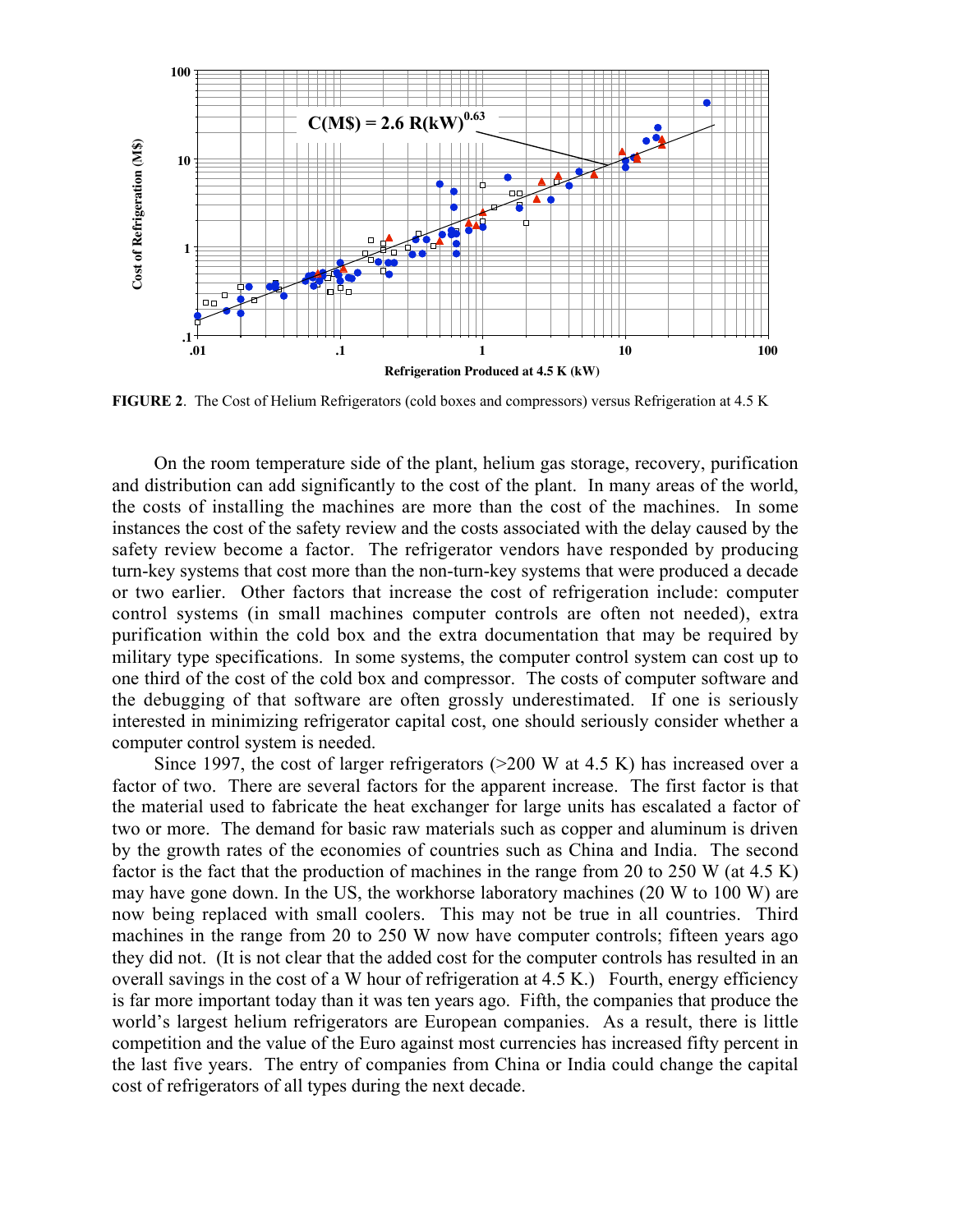#### **SMALL 4.2 K HELIUM REFRIGERATOR (CRYOCOOLER) CAPITAL COST**

Small coolers are being used to cool superconducting magnets. The coolers are rated by the cooling delivered at 4.2 K. The cooling of MRI magnets is most commonly done with a 1.0-W cooler. MRI magnet leads and the leads of magnets that run in persistent mode are either retracted or they are low-loss leads using HTS conductors. Increasingly, magnets are being operated on small coolers with the leads connected and carrying current. The leads in this case are combined HTS leads (from 60 K to 4 K) and copper leads (from 300 K to 60 K). Small coolers are not designed to produce cold gas for lead cooling. As a result, the leads are cooled by conduction to the first stage of the cooler.

Conventional wisdom says that small coolers can't be used to produce liquid helium, unless there is a separate J-T circuit. Even with a separate J-T circuit, the refrigeration-toliquefaction coefficient is quite high  $(>150 \text{ J-g}^{-1})$ . As a result, small coolers have not been used to supply gas to electrical leads or gas-cooled shields. Recent advances with some of these machines, suggests that conventional wisdom is not always correct. There are pulsetube coolers that are commercially available that will liquefy helium with a refrigeration to liquefaction coefficient as low as 40 J-g<sup>-1</sup> [6]. Machines of this type are currently being used in remote locations to re-liquefy helium. A 1-W cooler can liquefy helium at a rate greater than 0.7 liters per hour [6]. The liquefaction efficiency of GM coolers can be improved, but as liquefiers these machines appear to be less reliable than a properly designed liquefier built around a pulse-tube cooler.

Small 4-K coolers can be operated very well at 20 K. A 1.5-W cooler (at 4.2 K) will produce over 20 W of cooling at 20 K without sacrificing performance at 60 K. Both GM and pulse tube coolers can be used to liquefy hydrogen, but in general the liquefaction performance for a pulse-tube cooler will be better. A pulse-tube cooler can have refrigeration-to-liquefaction coefficients as low as 700 J-g<sup>-f</sup>. A conventional hydrogen liquefier will have a refrigeration-to-liquefaction coefficient above 1200 J-g<sup>-1</sup>. A 1.5-W (at 4.2 K) pulse-tube cooler can potentially liquefy more than 1.3 liters per hour of hydrogen depending on how the cooler first stage is utilized in the liquefaction process.

Small refrigerators (less than 40 W) will cost more than is given by equation (1) (see FIGURE 2). These machines do not have liquid-nitrogen pre-cooling. Even if they did have nitrogen pre-cooling, they would be inherently less efficient. Therefore, these machines require larger compressors with respect to their refrigeration output at 4.2 K. It can be argued that small plant cost should be plotted separately and that this type of plant should have a separate cost equation. FIGURE 3 shows a plot of the cost of various small helium refrigerators (given in thousands of 2007 US dollars) versus the maximum refrigeration available at 4.2 K (given in watts). 4.2-K coolers that exist for the military and space applications are not included in FIGURE 3. They would be off the graph.

From FIGURE 3, one can see that escalated cost of small refrigerators fits a different cost equation than is given by equation (1). In FIGURE 3 there is a line plotted with the cost points. This line represents the average cost in 2007 dollars of modern 4.2-K coolers (built after 1997), which produce refrigeration from 0.1 W to 10 W. The cost equation for this line is:

$$
C(k\$\) = 37 [R(W)]^{0.38} \tag{2}
$$

where the capital cost C is given in thousands of 2007 US dollars and R is refrigeration at 4.5 K (given in watts). The price of small commercial 4.2-K GM and pulse coolers produced in 2007 has hardly changed in the last eight years. In some cases, the prices have gone down even though the coolers have become more reliable.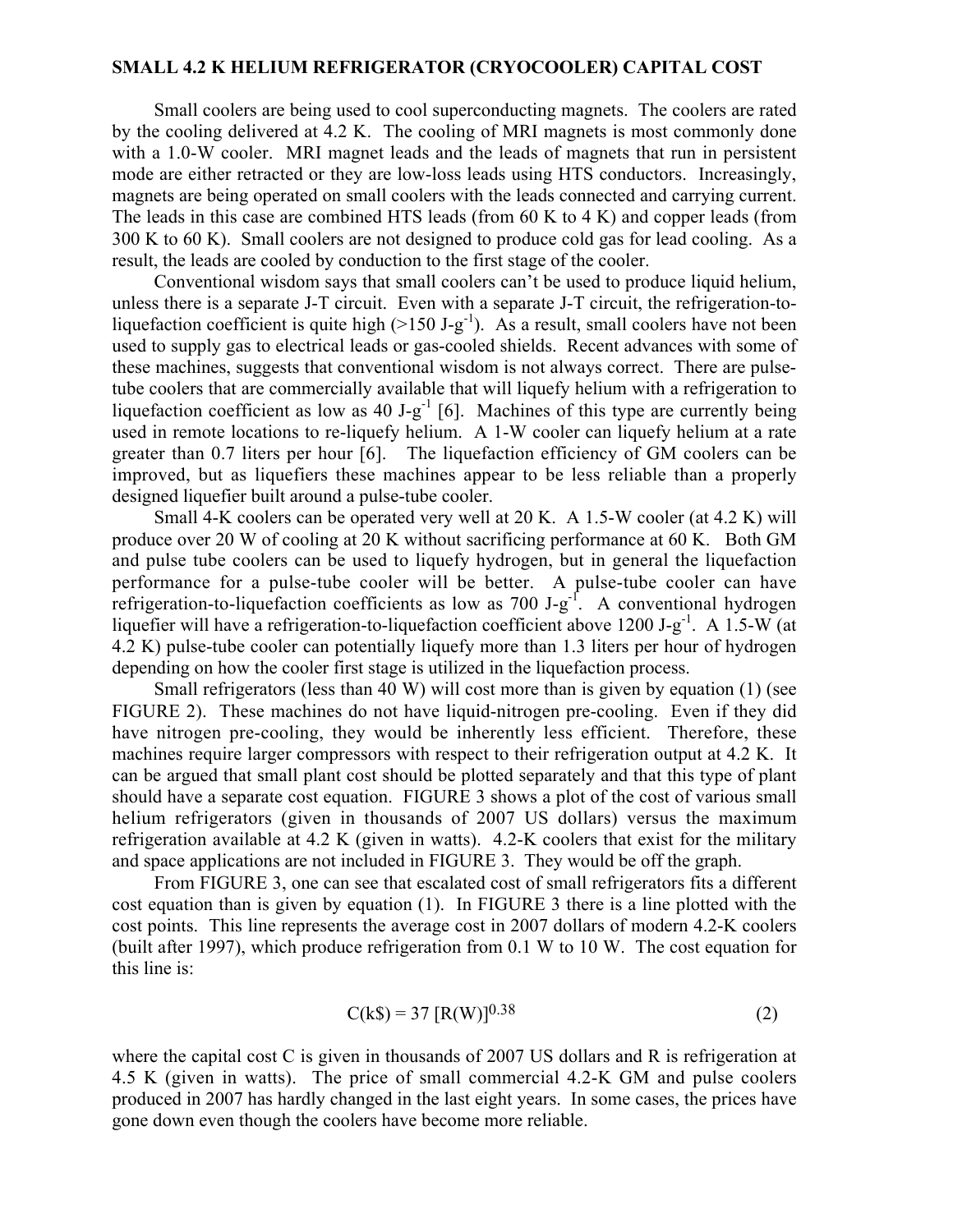

**FIGURE 3.** The Capital Cost of Small Helium Coolers (k\$) versus the Design Refrigeration at 4.2 K (W)

#### **THE EFFICIENCY OF SMALL 4.2 K COOLERS**

Small refrigerator efficiency shown in FIGURE 1 is lower than the line that fits the efficiency data above 40 W. Conventional machines can provide cooling on the upper stages as well as the 4.5-K stage. If the cooling on the upper stage is normalized to 4.5 K, the efficiency will be higher. Some of the machines in FIGURE 1 provide cooling at other temperatures besides 4.5 K. This cooling was considered in the machine efficiency calculation. FIGURE 4 shows the efficiency of small coolers with only the 4.2-K cooling considered (the lower line) and the efficiency when the cooling on all stages is considered (the upper line). If the line shown in FIGURE 1 were extended to 1 W at 4.5 K, it would lie close to the upper line shown in FIGURE 4. The efficiency of the 4.2-K end a small cooler is generally limited by the performance of the low-temperature regenerator.



**FIGURE 4.** The Efficiency of Small Coolers versus the Design Refrigeration at 4.2 K. (The open squares are for efficiency calculated using the 4.2-K cooling alone. The closed squares are for the efficiency when to cooling on all stages is considered. The closed triangles show the efficiency of a 1.5-W cooler at 20 K using only the cooling at 20 K. The open triangles show the 20-K efficiency when all stages are considered.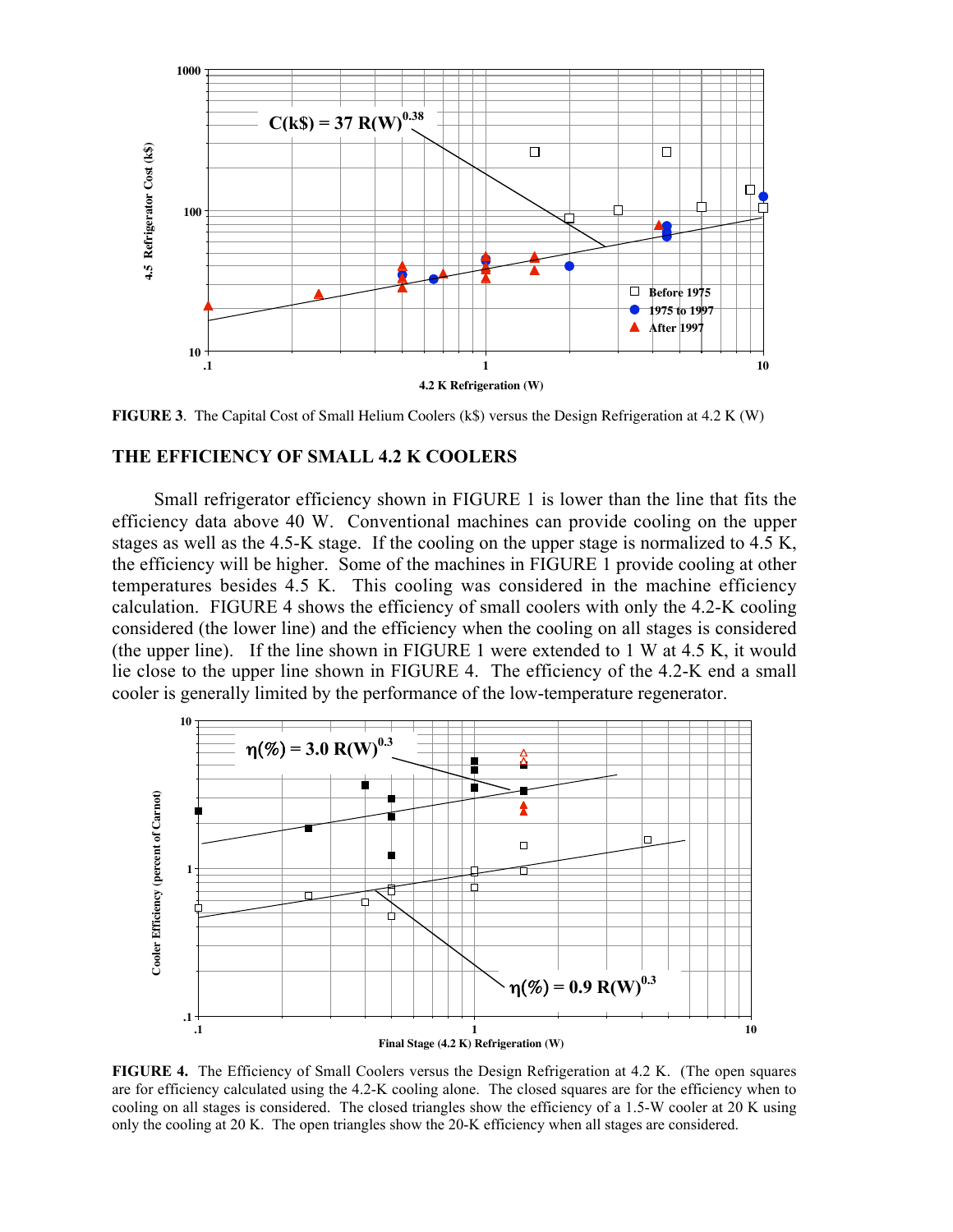#### **DISCUSSION**

The helium refrigeration cost expressed by equations (1) and (2) represent the average cost for the compressors, minimal piping between the compressors and the cold box, the cold box and the expansion engines. Water-cooling for the compressors, helium dewars, external helium distribution, and computer controls usually cost extra. The price for any given helium refrigerator depends on the level of competition at the time the order is placed. The price of a refrigerator or cooler in US dollars also depends on the exchange rate at the time of the order. The trend toward electronic monitoring and control is part of the reason that the cost of refrigerators manufactured after 1990 are more expensive.

In the last five years the price of large refrigerators has escalated faster than the overall rate of inflation. The reasons for this have to do with the costs of material and the part of the world these machines are being manufactured.

Small coolers have become an important part of the 4-K refrigeration market. The advent of reliable coolers has reduced the cost of cooling individual magnets. Reliable small coolers make magnets fabricated from low Tc superconductors competitive in many applications.

The efficiency of 4.5-K machines with capacities above 100 W has improved in the last ten years. The primary reason for this is the improvement in expander technology.

#### **ACKNOWLEDGEMENTS**

This work was supported by the Office of Science, United States Department of Energy, under DOE contract DE-AC02-05CH11231.

#### **REFERENCES**

- 1. Green, M. A., Byrns, R. A., and St. Lorant, S. J., "Estimating the Cost of Superconducting Magnets and the Refrigerators Needed to Keep Them Cold," *Advances in Cryogenic Engineering* **37**, edited by R. W Fast, Plenum Press 1991, p 637.
- 2. Byrns, R. A., Green, M. A., "An Update on Estimating the Cost of Cryogenic Refrigeration," *Advances in Cryogenic Engineering* **43**, edited by P. Kittle, Plenum Press 1997, p 1661.
- 3. Strobridge, T. R., Mann, D. B., and Chelton, D. B., "Preliminary Analysis of Refrigeration Requirements for Superconducting Magnets in the Experimental Area of the 200 BeV Accelerator," National Bureau of Standards, Report 9259, October 1966.
- 4. Strobridge, T. R., *IEEE Transactions on Nuclear Science* **NS-16**, No. 2, p. 1104 (1969).
- 5. Strobridge, T. R., "Cryogenic Refrigerators, An Updated Survey," NBS Technical Note 655, June 1974.
- 6. Wang C. private communication about the using pulse tube coolers as liquefiers of helium and hydrogen.
- 7. Byrns, R. A., "Large Helium Refrigerators and Liquefiers," Chapter 15, Cryogenic Engineering, B. Hands, Ed., Academic Press, Inc., London (1984).
- 8. American Inst. Economic Resources, Economic Education Bulletin, November 1996, (Escalation since 1996 has been about 34 percent.)
- 9. Claudet, S., Gayet, P., Lebrun, P., et al, "Economics of Large Helium Cryogenics Systems: Experience from Recent Projects at CERN," *Advances in Cryogenic Engineering* **45**, edited by Q. S. Shuet al, Kluwer Academic/Plenum Publishers, 1999, p 1301.
- 10. Claudet, S., Lebrun, P., and Tavian, T., "Towards Cost-to Performance Optimization of Large Superfluid Helium Refrigeration Systems," Proceedings of ICEC-18, Mumbai India, Feb. 2000, CERN LHC Report 391 (2000)